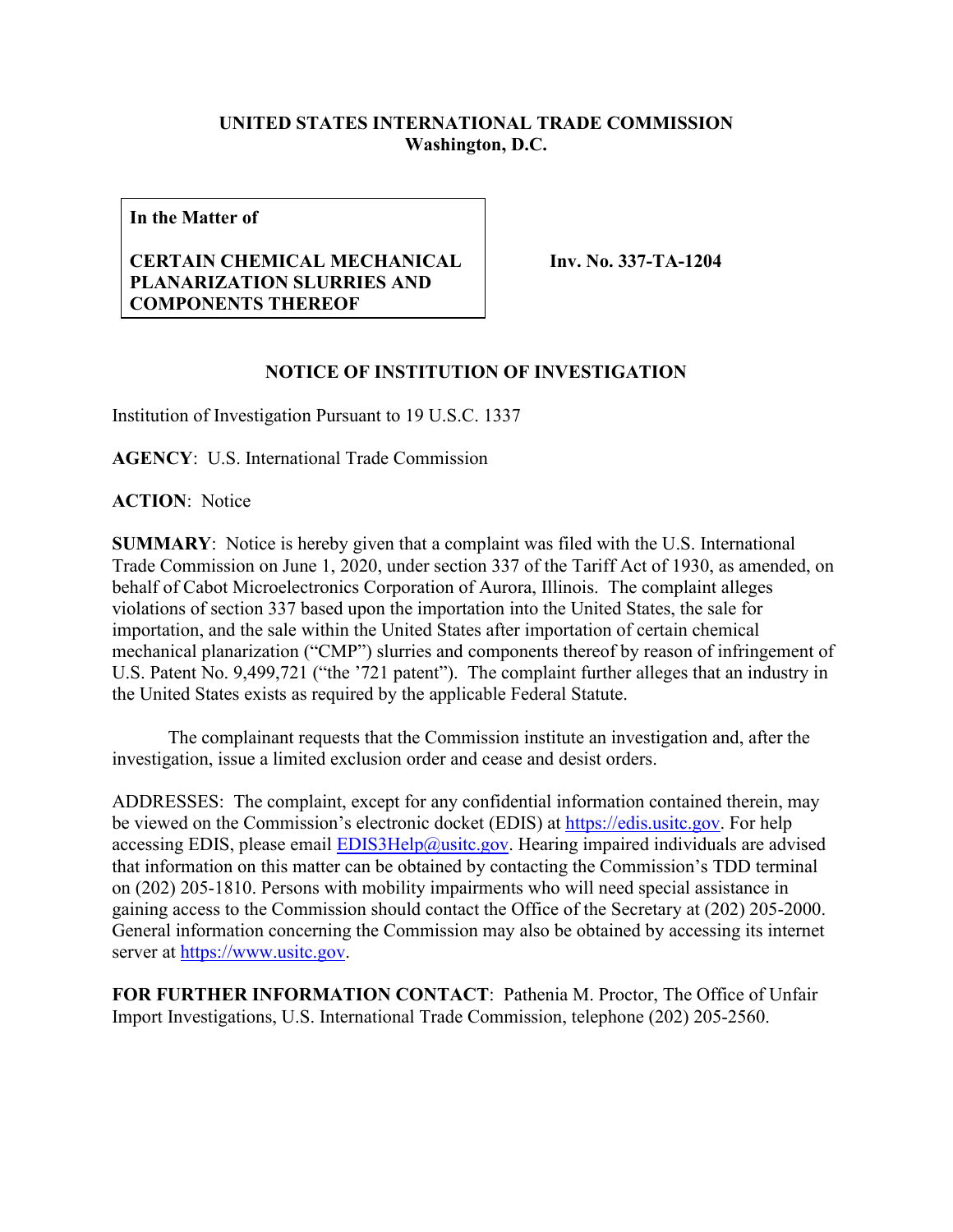## **SUPPLEMENTARY INFORMATION**:

**AUTHORITY**: The authority for institution of this investigation is contained in section 337 of the Tariff Act of 1930, as amended, 19 U.S.C. 1337, and in section 210.10 of the Commission's Rules of Practice and Procedure, 19 C.F.R. 210.10 (2020).

**SCOPE OF INVESTIGATION**: Having considered the complaint, the U.S. International Trade Commission, on June 30, 2020, **ORDERED THAT** –

(1) Pursuant to subsection (b) of section 337 of the Tariff Act of 1930, as amended, an investigation be instituted to determine whether there is a violation of subsection (a)(1)(B) of section 337 in the importation into the United States, the sale for importation, or the sale within the United States after importation of certain products identified in paragraph (2) by reason of infringement of one or more of claims 1, 3–6, 10, 11, 13, 14, 18–20, 24, 26–29, 31, 35–37, and 39–44 of the '721 patent; and whether an industry in the United States exists as required by subsection (a)(2) of section 337;

(2) Pursuant to section 210.10(b)(1) of the Commission's Rules of Practice and Procedure, 19 C.F.R. 210.10(b)(1), the plain language description of the accused products or category of accused products, which defines the scope of the investigation, is "chemical mechanical planarization ("CMP") slurries and components thereof, including colloidal silica";

(3) For the purpose of the investigation so instituted, the following are hereby named as parties upon which this notice of investigation shall be served:

(a) The complainant is:

Cabot Microelectronics Corporation 870 N. Commons Drive Aurora, IL 60504 P.O. Box 2026 Aurora, IL 60507

(b) The respondents are the following entities alleged to be in violation of section 337, and are the parties upon which the complaint is to be served:

> DuPont de Nemours, Inc. 974 Centre Road, Building 730, Wilmington, DE 19805-1269

Rohm and Haas Electronic Materials CMP Inc. 451 Bellevue Road Newark, DE 19713-3431